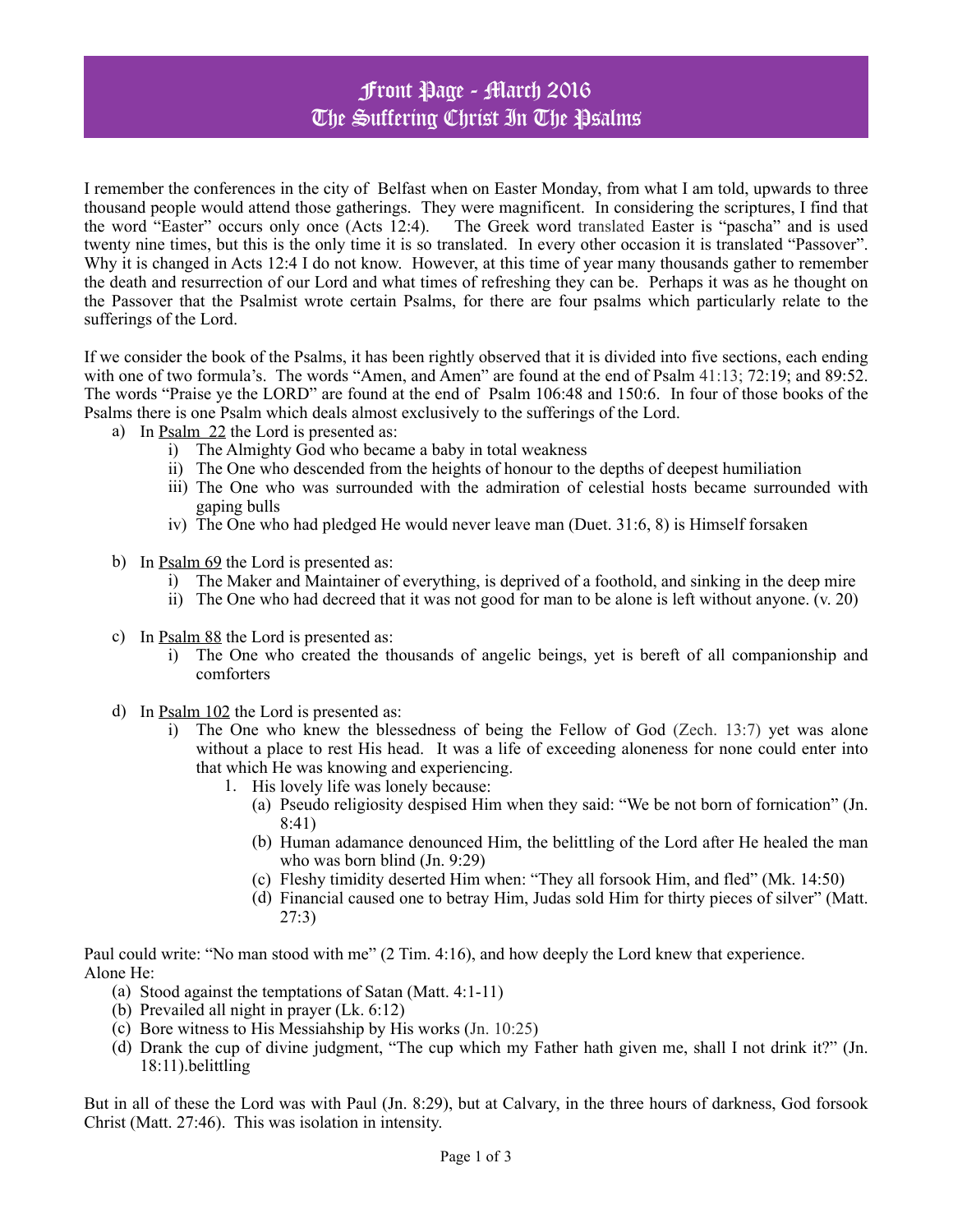## Front Page - March 2016 The Suffering Christ In The Psalms

As we consider these four Psalms more closely we observe that in each there is a prophetic plaintive prayer of the Lord.

- a) In Psalm 22 it is because of the desolation by God (Psa. 22:1-2, 11, 19-21).
- b) In Psalm 69 it is due to the hatred by enemies (Psa. 69:1); for deliverance (Psa. 69:4); the shame and reproach He was enduring (Psa. 69:14, 19).
- c) In Psalm 88 it is because of His affliction from God (Psa. 88:14-15).
- d) In Psalm 102 it is because of His affliction from God and man. Mention is made of His bones (Psa. 102:3, 5); His heart (Psa. 102:4); His aloneness (Psa. 102:6-7); His sorrows (Psa. 102:9); His plea (Psa. 102:24). The focus for His distress is the afflictions of man and God and man's distancing of Himself from Him is intensified.

Because Psalm 22 is the best known, I will restrict my thoughts to it. The first observation is the use of the pronouns "me", "I", and "my".

- a) Prophetically the Lord will use the pronoun "me" thirteen times (Psa. 22:9, 11, 12, 13, 15, 16, 17, 19, 21). As we listen to His deeply plaintive cry, "Be not far from me" (v.11); "haste Thee to help me" (v. 19); "Save me" (v.21);" no words can describe the agony and grief it conveys.
- b) Prophetically He will use the pronoun "I" three times (Psa. 22:10, 14, 17) as it coveys His utter weakness, "I am poured out like water".
- c) Prophetically He will use the pronoun "my" ten times. With deepest reverence we would stand at the cross of Calvary and hear His expressions of agonizing grief.
	- i) "Thou art my God from my mother's belly" (v.10)
	- ii) "All my bones are out of joint; My heart is like wax; it is melted in the midst of my bowels" (v. 14)
	- iii) "My strength is dried up like potsherd; My tongue cleaveth to my jaws"  $(v.15)$
	- iv) "They pierced my hands and my feet" (v.16)
	- v) "They part my garments among them, and cast lots upon my vesture" (v.18)
	- vi) "O my strength", (This is now speaking of God for the strength of the Lord is dried up v.19);
	- vii) "Deliver my soul from the sword, my darling from the power of the dog" (v.20).

The Psalmist also speaks of three animals which have varying degrees of viciousness. These indicate the attitude of the men who were the promoters of the sufferings of the Lord. The bulls are described as, "Strong bulls of Bashen" (v.12) which indicates might but void of any mercy. To this is added, "They gaped upon me with their mouths, as a ravening and roaring lion (v.13). There is mention of the "dog" (vv. 16, 20) which indicates a savagery which is void of sympathy. The "lion" is mentioned twice (vv. 13, 21) which may suggest callousness without compassion. The unicorn  $(v.21)$  we do not know what it is but the mention of it's horns indicating a piercing fierceness without feeling. It is against this barbaric manifestation of the heart of man the Lord is described as a "Worm" (v.6).

The Hebrew word translated "worm" is "towla". There are four Hebrew words translated "worm" with varying emphasis. The word "towla" indicates weak and helplessness. It is used to describe Israel (Isa. 41:13-14), the crimson and scarlet of the tabernacle, and of the Lord. It is interesting that the first time "towla" is used is in relation to the judgment of God because of sin (Ex. 16:20).

Of the afflictions mentioned it is interesting that there is no mention of the crown of thorns, the lashing, or the pierced side. This is in part because the Psalm is focused upon the sufferings of the Lord on the cross, not those indignities he endured before hand. The pierced side is not mentioned because the Lord was already dead and the Psalmist is musing on the conscious sufferings the Lord endured.

Many years ago I had the nerve of a tooth drilled out without anesthetic. It was agony, but only for a few brief seconds. It was an experience I would never want again, how could I describe what it felt like? All words,